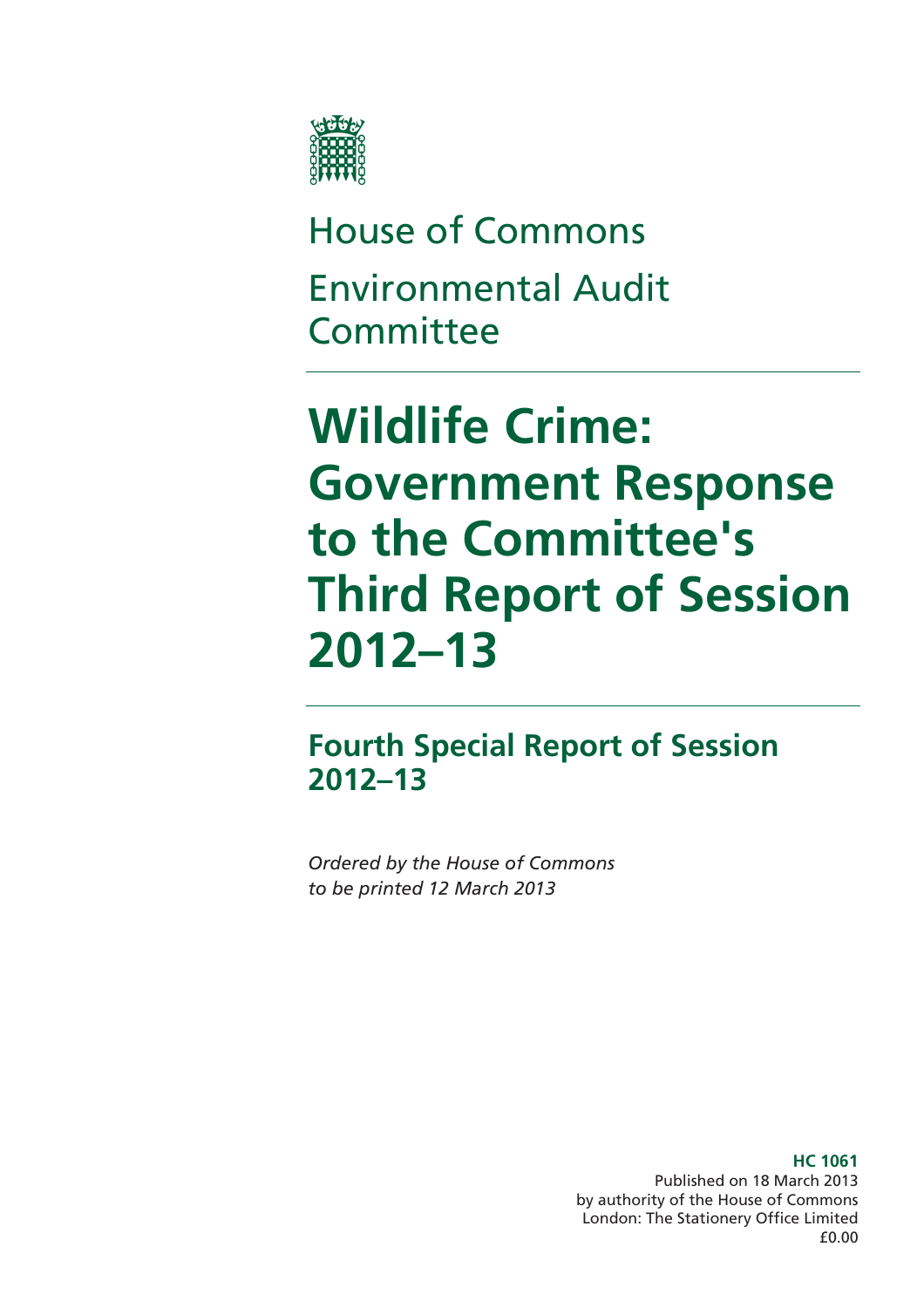### **Environmental Audit Committee**

The Environmental Audit Committee is appointed by the House of Commons to consider to what extent the policies and programmes of government departments and non-departmental public bodies contribute to environmental protection and sustainable development; to audit their performance against such targets as may be set for them by Her Majesty's Ministers; and to report thereon to the House.

### **Current membership**

Joan Walley MP *(Labour, Stoke-on-Trent North)* (Chair) Peter Aldous MP *(Conservative, Waveney)*  Richard Benyon MP (*Conservative, Newbury*) *[ex-officio]*  Neil Carmichael MP *(Conservative, Stroud*) Martin Caton MP (*Labour, Gower*) Katy Clark MP (*Labour, North Ayrshire and Arran*) Chris Evans MP (*Labour/Co-operative, Islwyn*) Zac Goldsmith MP (*Conservative, Richmond Park*) Mark Lazarowicz MP (*Labour/Co-operative, Edinburgh North and Leith*) Caroline Lucas MP (*Green, Brighton Pavilion*) Caroline Nokes MP (*Conservative, Romsey and Southampton North*) Dr Matthew Offord MP (*Conservative, Hendon*) Mr Mark Spencer MP (*Conservative, Sherwood*) Paul Uppal MP (*Conservative, Wolverhampton South West)*  Dr Alan Whitehead MP *(Labour, Southampton, Test)*  Simon Wright MP *(Liberal Democrat, Norwich South)* 

The following members were also members of the committee during the parliament: Ian Murray MP (*Labour, Edinburgh South*) Sheryll Murray MP (*Conservative, South East Cornwall*)

#### **Powers**

The constitution and powers are set out in House of Commons Standing Orders, principally in SO No 152A. These are available on the internet via www.parliament.uk.

### **Publications**

The Reports and evidence of the Committee are published by The Stationery Office by Order of the House. All publications of the Committee (including press notices) are on the internet at www.parliament.uk/eacom. A list of Reports of the Committee in the present Parliament is at the back of this volume.

The Reports of the Committee, the formal minutes relating to that report, oral evidence taken and some or all written evidence are available in a printed volume.

### **Committee staff**

The current staff of the Committee are Simon Fiander (Clerk), Nicholas Beech (Second Clerk), Lee Nicholson (Committee Specialist), Andrew Wallace (Senior Committee Assistant), Anna Browning (Committee Assistant), Yago Zayed (Committee Support Assistant) and Nicholas Davies (Media Officer).

### **Contacts**

All correspondence should be addressed to the Clerk of the Environmental Audit Committee, House of Commons, 7 Millbank, London SW1P 3JA. The telephone number for general enquiries is 020 7219 6150; the Committee's email address is eacom@parliament.uk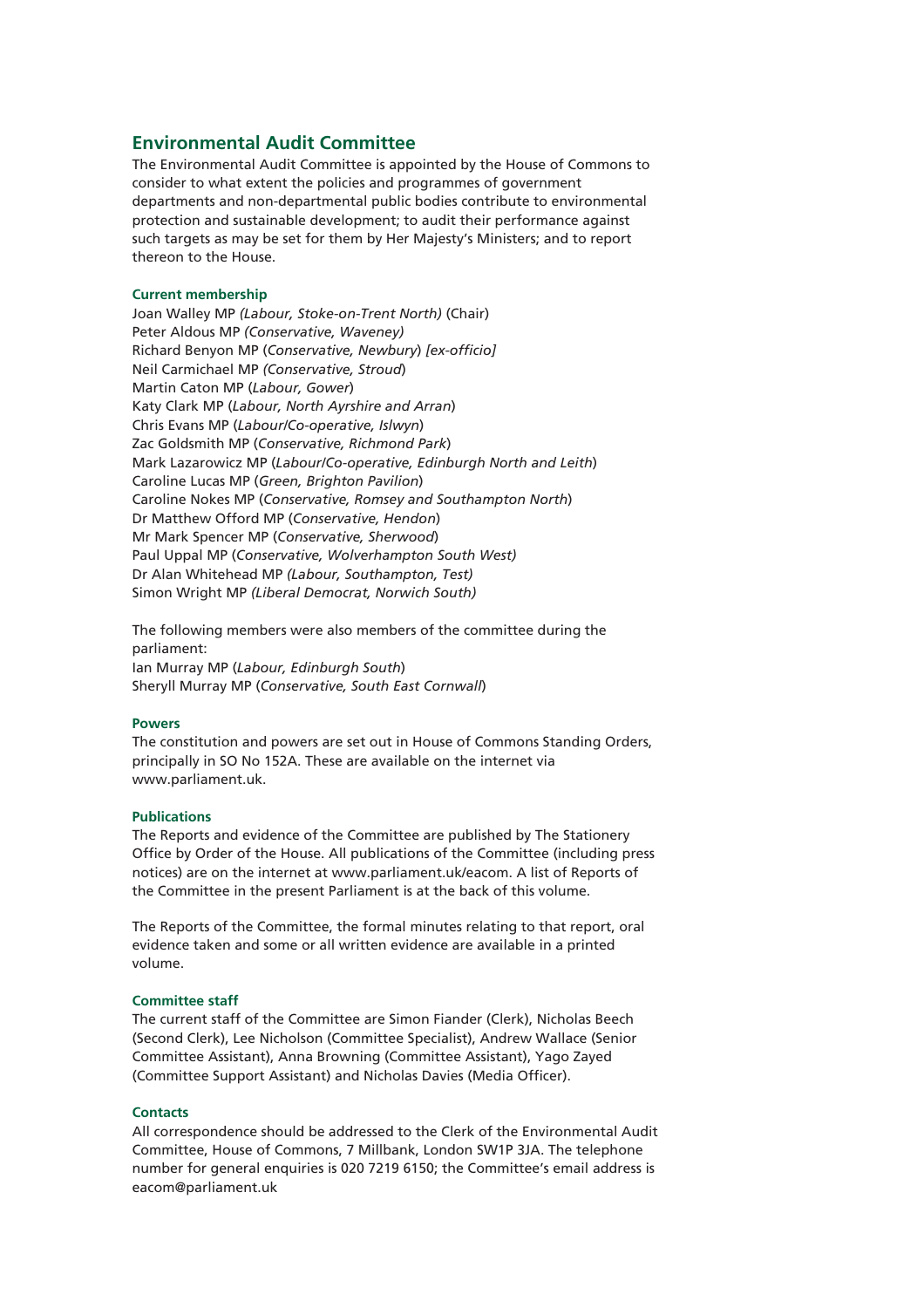# Fourth Special Report

The Environmental Audit Committee reported on Wildlife Crime in its Third Report of Session 2012–13, published on 18 October 2012 (HC 140). On 23 January 2013 Richard Benyon MP, Parliamentary Under-Secretary for Natural Environment, Water and Rural Affairs, announced 2013–14 funding for the National Wildlife Crime Unit. Between 3 and 14 March, the sixteenth meeting of the Conference of the Parties to the Convention on International Trade in Endangered Species of Wild Fauna and Flora (CITES) was held in Bangkok, Thailand. The Committee's report had dealt with these matters. The Government response to the Committee's Report was received on 8 March and is appended below.

# Appendix—Government response

### **Introduction**

The Government welcomes the Committee's report into wildlife crime. We welcome the Committee's finding that we have made good progress since its 2004 inquiry, and also welcome its assessment of the challenges which face Government and wildlife law enforcement agencies.

The Government will look carefully at the evidence the Committee has gathered and its report of its findings, conclusions and recommendations. We have taken them into account in our preparation for the CITES Conference of the Parties (March 2013); in our work to support the Law Commission's review of wildlife management legislation; and in our wider policy development work.

The Government's response to the Committee's recommendations is set out below.

### *International wildlife crime*

**1. The current focus of UK CITES enforcement on trafficking related to traditional medicine may be misplaced, because our findings on the nature of demand in southeast Asia and China for illegal wildlife products suggest that wildlife crime driven by investment and conspicuous consumption is more significant. (Paragraph 13)** 

The Government agrees with the Committee that investment and conspicuous consumption are emerging as significant drivers of demand, particularly for species such as rhino. Defra is already tackling such emerging issues through, for example, our work as Chair of the CITES appointed rhino working group which is examining the drivers of demand for rhino horn and possible mitigating actions. The group's report will be considered at the CITES Conference. In the UK we are combating such trends through the stricter application of criteria for the re-export of antique horns such that most applications for re-export are now refused unless related to genuine scientific research;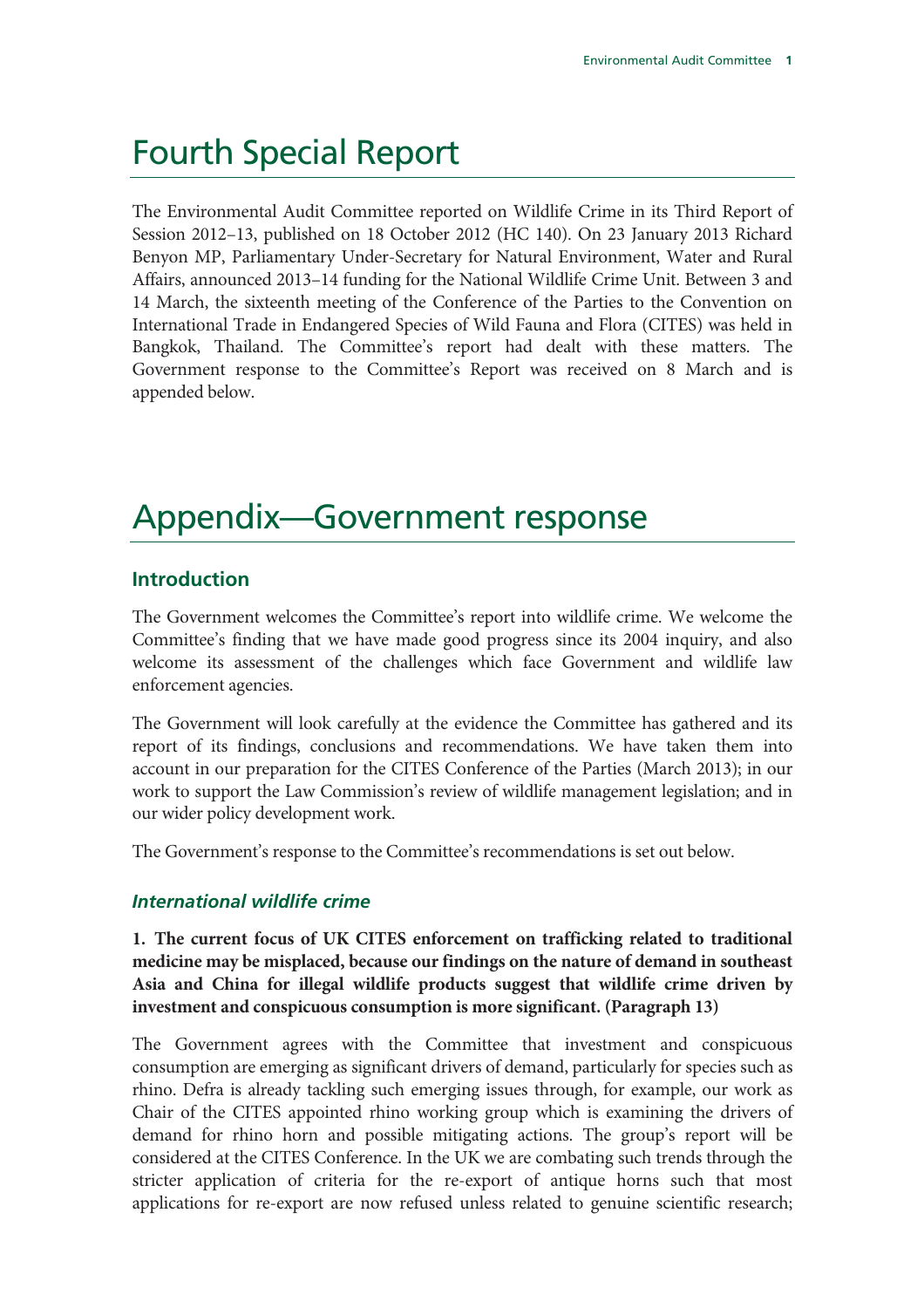cultural or artistic exchange between institutions such as museums; or have not been sold and are part of a genuine house move or bequest. We have gained agreement that the same approach should be used throughout the other EU Member States and continue to lobby for a similar approach on a global scale. Our international work on this issue will continue through CITES.

Wildlife crime priorities in the UK are established every two years according to assessed risk. Emerging issues can be incorporated into these priorities at any time if considered to be of sufficient threat and risk but we are currently content that existing awareness, priorities and procedures are sufficient to pick up items entering or exiting UK borders which may be destined for a use which could drive illegal trade. This includes traditional medicine usage. Belief in some south-east Asian communities in the curative properties of certain wild animal parts and derivatives such as rhino horn and tiger bone continue to be a factor and it may be a mistake to remove too much focus from that area. Whatever the driver it is clear that only by reducing demand can we hope to achieve significant reduction in poaching levels. Through Multilateral Environmental Agreements such as CITES the UK is already engaged in work developing demand reduction strategies.

**2. It is a matter of grave concern that increased poaching, driven by demand for illegal wildlife products, threatens the rhino, tiger and elephant with extinction. The Government must take a leading role in exerting robust diplomatic pressure in favour of the development and enforcement of wildlife law at the next CITES Conference of the Parties in March 2013. In particular, the Government should focus attention on the damaging effect of 'one-off' sales of impounded ivory, which undermine the international CITES regime and fuel demand for ivory products, and seek an unequivocal international ban on all forms of ivory trade. Such commitments are essential but may not be sufficient to protect those species that are most endangered because of the persistent demand for products derived from them. Ultimately, rhinos, tigers and elephants will only survive as wild species if attitudes change. In the run-up to the 2013 CITES Conference, the Government should seek international support for an exploration of new ideas to challenge demand for such illegal wildlife products. (Paragraph 22)** 

We share the Committee's grave concerns about current levels of poaching for species like elephant, rhino and tiger. This is a priority for this Government and we will continue to argue for and support measures which build enforcement capacity in the respective range States for the various species affected to tackle poaching. The Government has been a major contributor to the African Elephant Fund which funds the African Elephant Plan, agreed by all the African elephant range countries, and which has as its first objective the reduction in illegal killing of elephants and illegal trade in their parts and derivatives.

At its core CITES is a Convention that governs sustainable trade, and legal trade in some forms of ivory, such as antiques, brings economic benefits without posing a threat to living populations. However, we want to maintain the existing ban on trade in raw ivory. We would only consider supporting future sales if we were convinced that they would reduce poaching and illegal trade. We are not aware that any such evidence currently exists. The CITES Conference will consider a Decision-Making Mechanism to set criteria that must be met before any future sales of ivory can take place. The UK is playing a leading role in the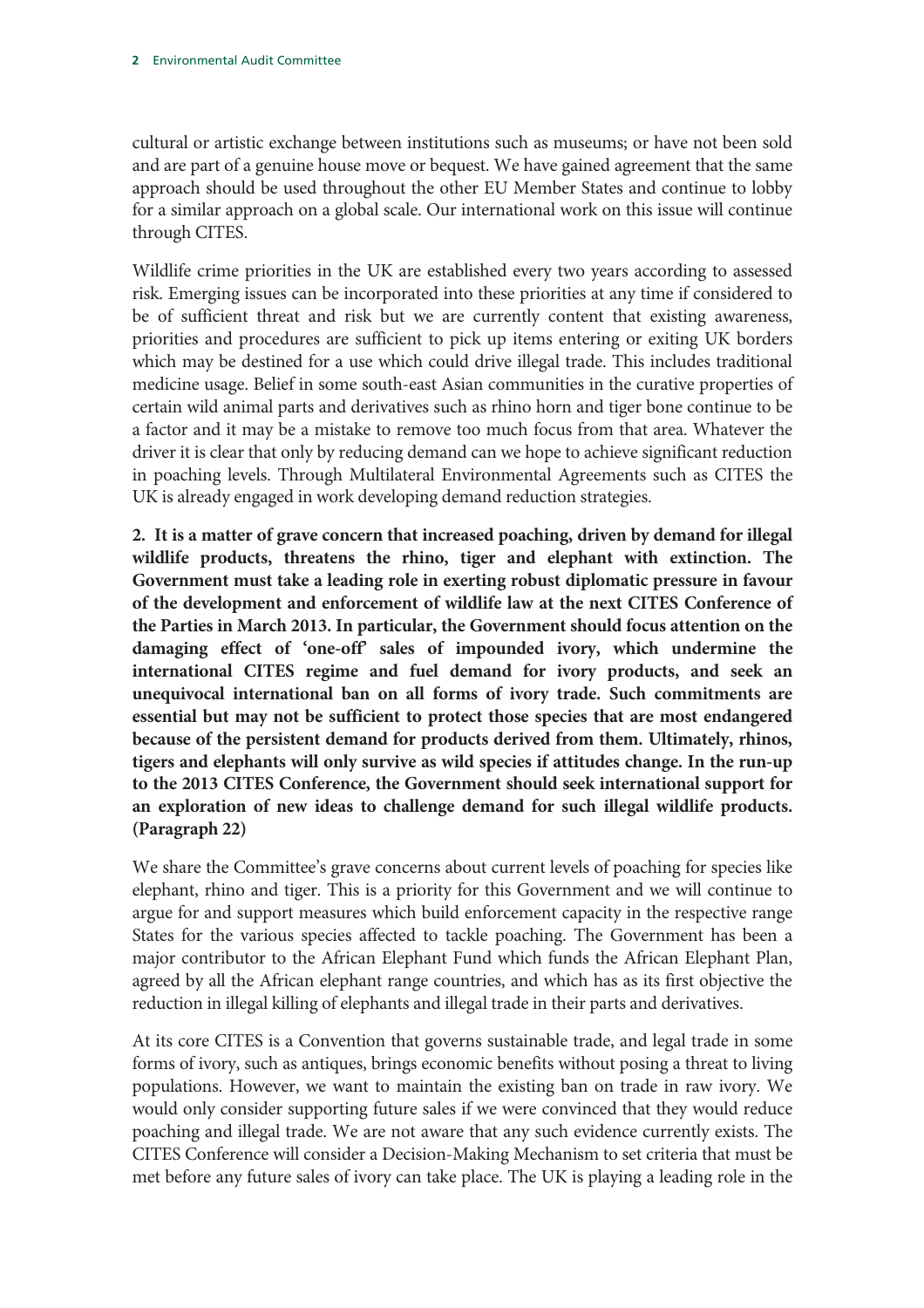development of this mechanism and will continue to push for a highly precautionary approach to setting any such criteria.

Defra is heavily engaged with the World Bank led Global Tiger Initiative which aims to double the number of tigers in the wild by 2022. We are the first country to contribute to its Multi Donor Trust Fund providing US\$500,000 and also sit on the Steering Group. This fund will, amongst other things look to finance global programmes across the tiger range States areas such as enforcement and demand reduction. Additionally, the Government has recently supported projects such as Operation Predator, led by INTERPOL, which aims to build enforcement capacity across the tiger range countries and culminate in a multi-country enforcement operation. Similarly the UK continues to play a leading role in tacking the illegal trade in rhino horn and reducing demand for this product as set out in the response to the previous recommendation. These issues feature heavily on the agenda at the CITES Conference and will be priorities for the Government. We undertake bilateral and multi-lateral discussions with other countries on a regular basis but this was especially true in the lead up to the Conference as we looked to build support. In addition the UK recently co-sponsored an IUCN motion calling for a range State meeting to discuss the ivory poaching crisis. This should take place by June 2013 and will be an ideal forum in which to discuss ideas.

### **3. In order to ensure the efficient operation of the CITES regime in the UK, Defra must amend the COTES Regulations, focusing on the effectiveness of Regulations 5, 9(3) and 9(4) and their scope for consistent application by the various wildlife crime enforcement agencies. (Paragraph 24)**

The Government agrees that effective domestic Regulations are necessary to support the efficient operation of the CITES regime in the UK. Council Regulation 338/97 requires Member States to have proportionate and effective offences, powers to enforce and penalties in place. These requirements are addressed in the UK by the Control of Trade in Endangered Species (Enforcement) Regulations 1997 (COTES). However the current Regulation does not cover some of the changes that have taken place in the EU since it came into force in 1997. As such we agree that COTES needs to be reviewed and changes made, to ensure its effectiveness. This review is underway.

As a starting principle the CITES related legislation: the COTES regulations referred to above; the Control of Trade in Endangered Species (Ports of Entry) Regulations 1985 and still extant provisions of the Endangered Species (Import and Export) Act 1976 are to be rationalised by merging their provisions into one Statutory Instrument (SI). In developing this SI we will look to include improvements and updates that better reflect the requirements of amended EU regulations, will review penalties and consider civil sanctions, look at changes in trade practices and enforcement techniques, as well as the designations of ports of entry and exit to be used when bringing CITES specimens into or out of the UK.

Initial discussions have taken place with key bodies, including the UK Border Force, Metropolitan Police, National Wildlife Crime Unit, and the Home Office. These focused on what should and could be included in a composite SI and discussed the provisions on seizure of specimens, powers of entry, the taking of samples by vets and the inclusion of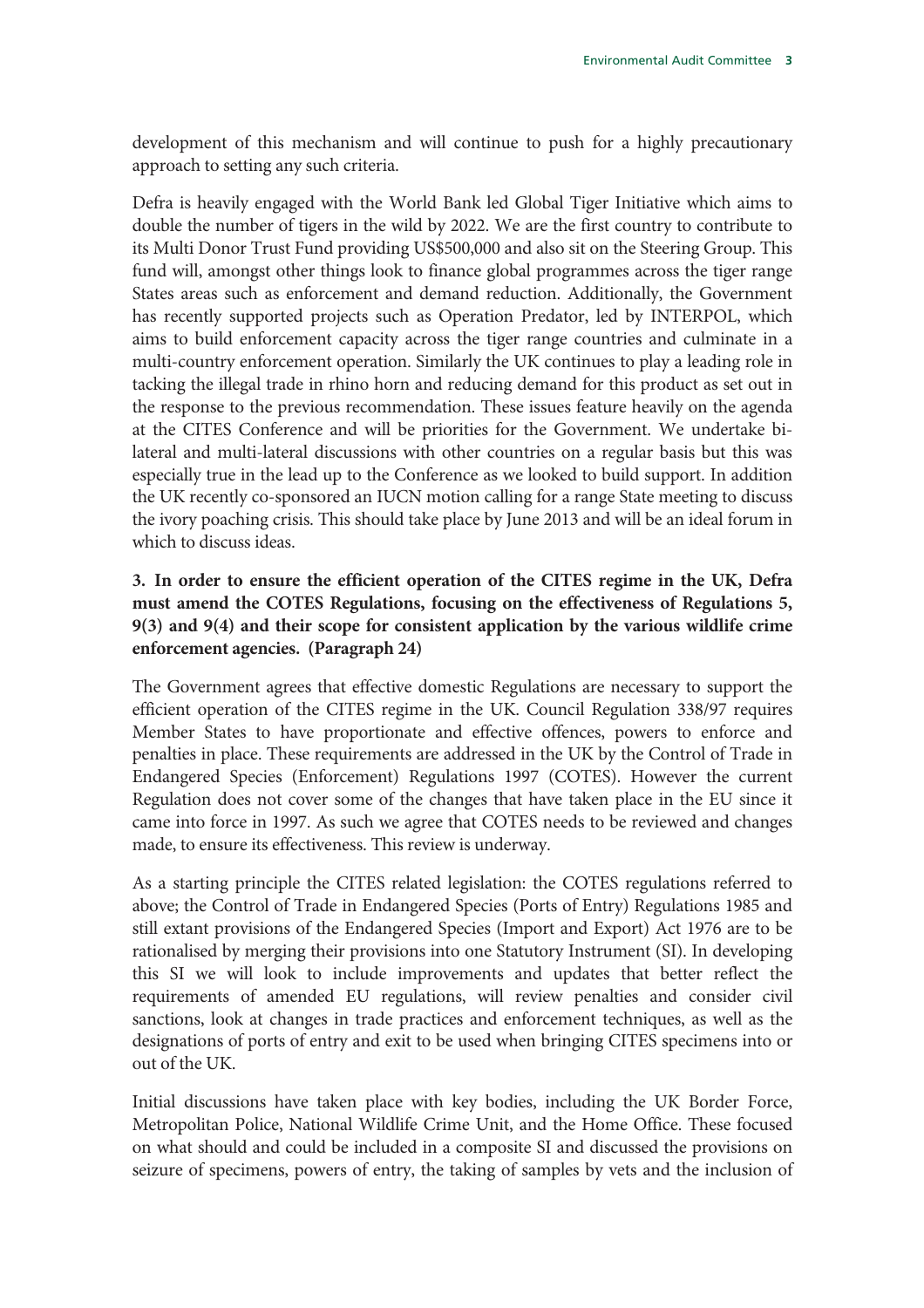sanctions relating to caviar, all of which have been highlighted by the Committee as needing attention.

Further work is needed to develop and refine proposals. However, the Regulations highlighted by the Committee (COTES Regulations 5, 9(3) and 9(4)) are clearly within the scope of the review. Public consultation on the proposals is likely this Autumn and a revised SI is expected to be in force during the course of 2014.

### *Domestic wildlife crime*

**4. To discharge its obligations under the EC Birds Directive, to demonstrate its commitment to addressing raptor persecution and to send a clear signal that it regards poisoning birds of prey as wholly unacceptable, we recommend that the Government immediately introduces an Order under Section 43 of the Natural Environment and Rural Communities Act 2006 proscribing possession of carbofuran and other similar substances in England and Wales. (Paragraph 36)** 

The Government is firmly committed to addressing raptor persecution in England and Wales and this is one of the UK's wildlife crime priorities (with a focus on hen harrier, goshawk, golden eagle, white-tailed eagle, red kite and peregrine). There is a robust legal framework for protecting birds of prey with penalties which can include imprisonment for offenders.

Approvals for pesticide products containing carbofuran were revoked in 2001; this means that the advertisement, sale, supply, storage or use of products containing carbofuran is already a criminal offence under existing UK pesticide legislation.<sup>1</sup> This offence carries, on conviction, an unlimited fine.

Similar restrictions apply to all other pesticides as the basis of UK and EU pesticide legislation2 is that no pesticide may be sold, stored or used unless it is first approved. All sale, storage and use of approved pesticides are subject to strict legislative control and are also subject to a code of practice<sup>3</sup> as published by Defra.

Additionally the use of any poisonous substance to kill or take wild birds is already an offence under section 5 of the Wildlife and Countryside Act 1981.

The laws surrounding the possession of pesticides, such as carbofuran, which are harmful to wildlife, have been considered, and the conclusion is that there are alternative ways to handle the issue other than introducing an Order under s.43 of the Natural Environment and Rural Communities Act 2006. These include the existing powers under UK pesticide legislation (the Plant Protection Products Regulations 2011 and the Plant Protection

<sup>1</sup> The Plant Protection Products Regulations 2011 and the Plant Protection Products (Sustainable Use) Regulations 2012

<sup>2</sup> EU controls on plant protection products are set out in Regulation (EC) No 1107/2009 of the European Parliament and of the Council of 21 October 2009 concerning the placing of plant protection products on the market and repealing Council Directives 79/117/EEC and 91/414/EEC and in Directive 2009/128/EC of the European Parliament and of the Council of 21 October 2009 establishing a framework for Community action to achieve the sustainable use of pesticides. Penalties and enforcement powers for Regulation (EC) No. 1107/2009 are provided for under the Plant Protection Products Regulations 2011 and Directive 2009/128/EC is implemented in the UK by the Plant Protection Products (Sustainable Use) Regulations 2012.

<sup>3</sup> http://www.pesticides.gov.uk/guidance/industries/pesticides/topics/using-pesticides/codes-of-practice/code-ofpractice-for-using-plant-protection-products.htm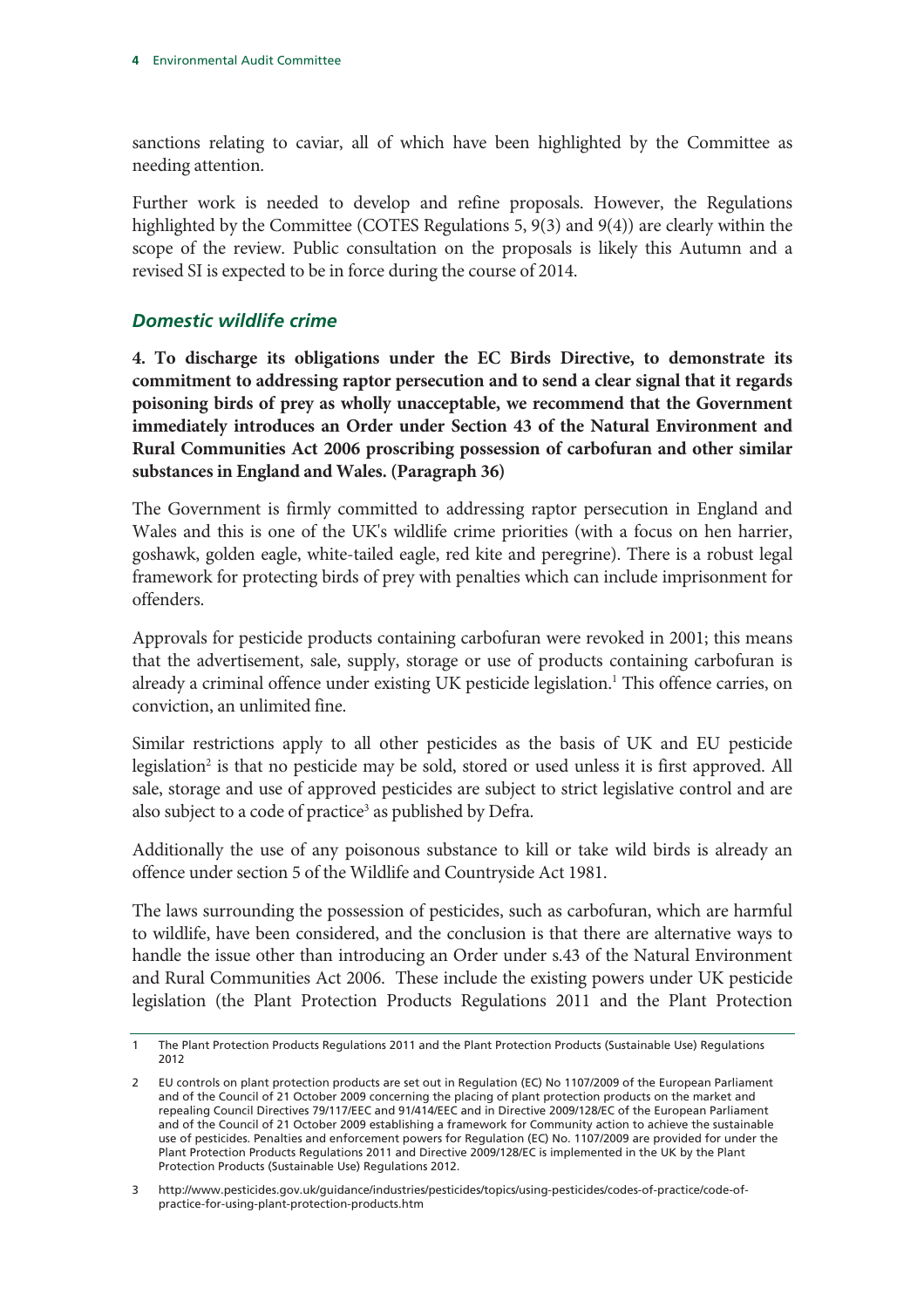Products (Sustainable Use) Regulations 2012),<sup>4</sup> or by encouraging participation in amnesty initiatives, such as the Home Office's pesticide amnesty, which have already been run very successfully.

It is difficult to see what more the Government could do that could make it any worse for someone caught using or possessing carbofuran or other similar pesticides.

**5. Given the scale of ongoing persecution of birds of prey, the current law appears to carry insufficient deterrent weight. We recommend that the Government evaluates the effect of the introduction of an offence of vicarious liability in relation to raptor persecution in Scotland and considers introducing a similar offence in England and Wales in that light. We expect the Government to report to us, or otherwise publish, the results of that review within the next 12 months. (Paragraph 43 and 44)** 

There is already strong legal protection afforded to birds of prey through the provisions of the Wildlife and Countryside Act 1981 where it is an offence to intentionally kill or injure any wild bird; take, damage or destroy the nest of any wild bird while that nest is in use or being built; or take or destroy an egg of any wild bird.

Some birds are further protected by their listing in Schedule 1 to the Act. It is an offence to intentionally or recklessly disturb them while they are building a nest, or are on, in, or near a nest containing eggs or their young. Native raptors are listed in the Schedule and so are afforded this additional protection.

The Scottish Government introduced the concept of vicarious liability for certain offences by an employee or agent through the Wildlife and Natural Environment Act (Scotland) 2011 which inserted a new section 18A into the Wildlife and Countryside Act 1981 (as it applies in Scotland). This provision came into force in January 2012 but it is early days, and as yet there have not been any convictions under the new provisions. While there are no plans to introduce similar vicarious liability offences in England, we will be looking closely at how the new offences in Scotland work in practice and once prosecutions begin to be brought forward it will be possible to start to assess the impact that the introduction of this legislation has made. It is important that such measures are able to deliver a real improvement in the enforcement of wildlife offences if they are to be considered in the shaping of our future wildlife crime policy in England and as yet it is not possible to assess the effect of these measures.

We are happy to review this as soon as suitable statistics are available.

**6. Defra should examine with the Scottish Government and the Welsh Assembly Government how their commitment to joint strategic action on invasive non-native species in Britain could be refocused, with an emphasis on bolstering a strategy of prevention and setting clear milestones for implementation. In its 2013 review of The Invasive Non-Native Species Framework Strategy for Great Britain, Defra should study (a) the impact of the Wildlife and Natural Environment (Scotland) Act 2011; (b) the impact of third-country imports via other EU countries; (c) the scope for promoting** 

In addition to prosecution both the Plant Protection Product Regulations 2011 and Plant Protection Product (Sustainable Use) Regulations 2012 provide a range of enforcement powers for authorised persons these include the power to enter premises', conduct searches, take samples, inspect and copy documents, take photographs, seize computers, seize and dispose of a plant protection product or anything treated with a plant protection product and to issue enforcement notices.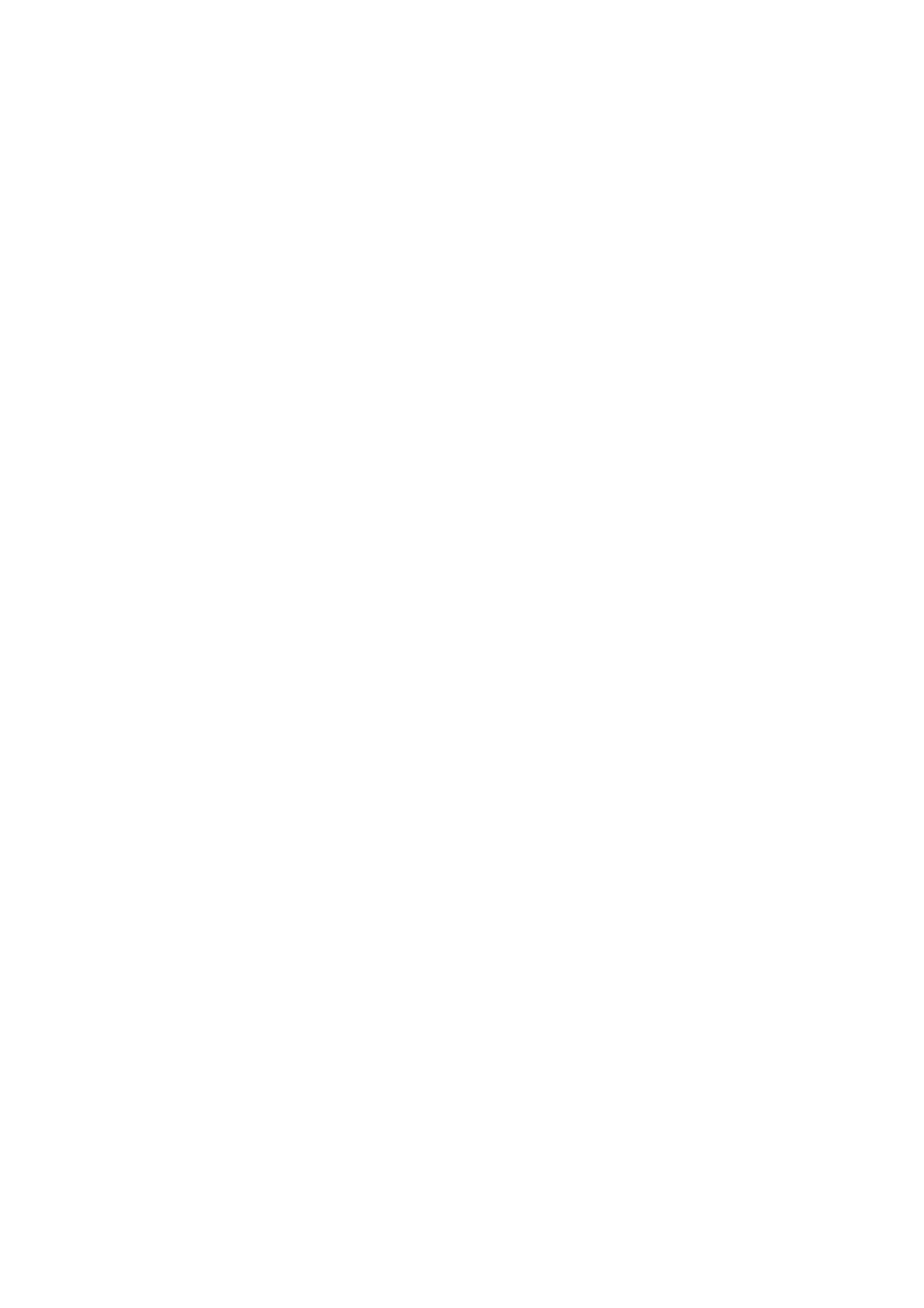**11. We recommend that the Government reinforces the success of the National Wildlife Crime Unit by implementing long-term funding arrangements to allow it to plan for being even more effective in the future, including enhanced long-term funding to enable it effectively to monitor wildlife crime on the internet. (Paragraph 68)** 

Defra and the Home Office have each committed to provide funding of £136,000 for 2013– 14. This, together with important contributions being made by the Scottish Government, Northern Ireland Government, Association of Chief Police Officers and the Association of Chief Police Officers (Scotland), will secure the NWCU for a further year. No decisions have so far been taken in relation to funding in 2014–15.

# **12. Partnerships between the police and NGOs can effectively increase funding for wildlife crime enforcement, and the Home Office should encourage all police forces to consider implementing them. This model might usefully be extended to fund other facets of wildlife crime enforcement, such as the NWCU. (Paragraph 69)**

The Government welcomes NGOs strengthening their involvement in tackling wildlife crime. Indeed, the Government recognises the benefits of working in partnership across a range of stakeholders (including NGOs, industry, academia and others) to tackle all sorts of crime. However, it is not the role of Government to prescribe the exact shape and nature of those relationships, which is a matter for the police.

The Government is clear that due regard must always be paid to governance arrangements to ensure the propriety of third party funding for law enforcement activities, in particular that such funding does not compromise the operational independence of the police.

# **13. The NWCU should be directed and funded to develop a wildlife crime database to encompass all available information on incidents reported to the police and on prosecutions in the courts in the UK. (Paragraph 71)**

The recording of incident data alone is not the answer. Key is actionable intelligence being progressed and relevant support being provided to enable this. A single point of contact for Police Force Intelligence Bureaus to recognise, prioritise appropriately and disseminate information to relevant partner agencies is key.

# **14. The Home Office should instruct all police forces to submit the data on wildlife crime required by the NWCU. (Paragraph 74)**

Many incidents of wildlife crime are reported to agencies other than the police, so requiring forces to seek out and record all such incidents and crimes would mean Government imposing a substantial new bureaucratic burden. We believe this would be disproportionate and inconsistent with the principle of elected Police and Crime Commissioners.

On the question of instructing forces to submit data to the NWCU, the Government understands from the NWCU that it has renewed efforts to encourage police forces to recognise wildlife crime, linking with Force Intelligence Bureaus, to gather intelligence about what is happening in force areas rather than collecting data about the number of reported incidents. The Government supports this renewed activity between police forces